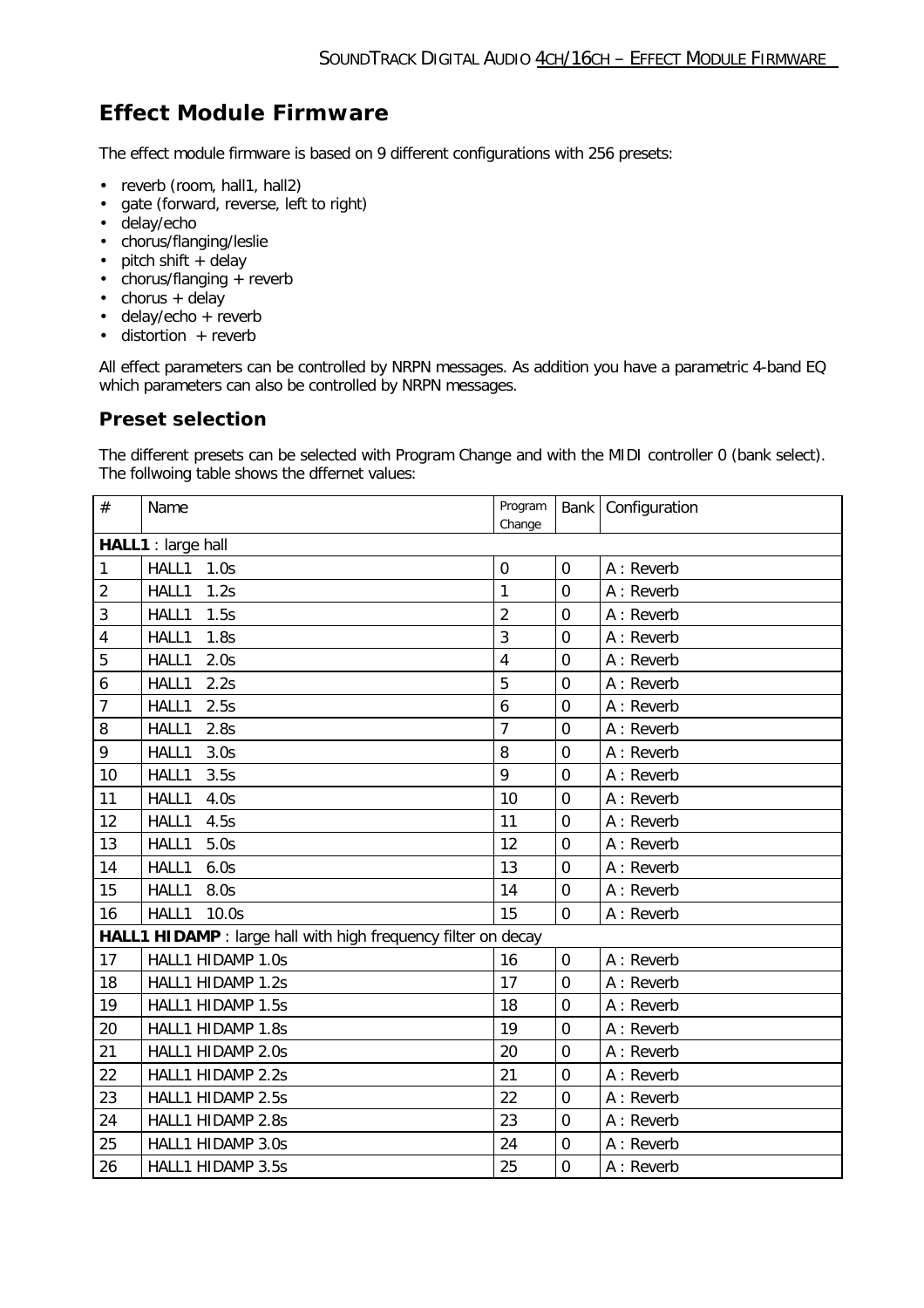| 27 | HALL1 HIDAMP 4.0s                                                         | 26 | $\mathbf 0$    | A : Reverb |
|----|---------------------------------------------------------------------------|----|----------------|------------|
| 28 | HALL1 HIDAMP 4.5s                                                         | 27 | $\overline{0}$ | A : Reverb |
| 29 | HALL1 HIDAMP 5.0s                                                         | 28 | $\mathbf 0$    | A : Reverb |
| 30 | HALL1 HIDAMP 6.0s                                                         | 29 | $\overline{0}$ | A : Reverb |
| 31 | HALL1 HIDAMP 8.0s                                                         | 30 | $\mathbf 0$    | A : Reverb |
| 32 | HALL1 HIDAMP 10.0s                                                        | 31 | $\overline{0}$ | A : Reverb |
|    | ROOM: medium size room                                                    |    |                |            |
| 33 | ROOM 0.5s                                                                 | 32 | $\mathbf 0$    | A : Reverb |
| 34 | <b>ROOM</b><br>0.8s                                                       | 33 | $\mathbf 0$    | A : Reverb |
| 35 | <b>ROOM</b><br>1.0s                                                       | 34 | $\mathbf 0$    | A : Reverb |
| 36 | 1.2s<br><b>ROOM</b>                                                       | 35 | $\overline{0}$ | A: Reverb  |
| 37 | <b>ROOM</b><br>1.5s                                                       | 36 | $\mathbf 0$    | A : Reverb |
| 38 | <b>ROOM</b><br>1.8s                                                       | 37 | $\mathbf 0$    | A: Reverb  |
| 39 | <b>ROOM</b><br>2.0s                                                       | 38 | $\mathbf 0$    | A : Reverb |
| 40 | <b>ROOM</b><br>2.2s                                                       | 39 | $\overline{0}$ | A : Reverb |
| 41 | <b>ROOM</b><br>2.5s                                                       | 40 | $\mathbf 0$    | A : Reverb |
| 42 | <b>ROOM</b><br>2.8s                                                       | 41 | $\overline{0}$ | A : Reverb |
| 43 | <b>ROOM</b><br>3.0s                                                       | 42 | $\mathbf 0$    | A : Reverb |
| 44 | <b>ROOM</b><br>3.2s                                                       | 43 | $\overline{0}$ | A : Reverb |
| 45 | <b>ROOM</b><br>3.5s                                                       | 44 | $\mathbf 0$    | A : Reverb |
| 46 | <b>ROOM</b><br>3.8s                                                       | 45 | $\mathbf 0$    | A : Reverb |
| 47 | <b>ROOM</b><br>4.0s                                                       | 46 | $\overline{0}$ | A : Reverb |
| 48 | <b>ROOM</b><br>4.2s                                                       | 47 | $\Omega$       | A : Reverb |
|    | <b>ROOM HIDAMP</b> : medium size room with high frequency filter on decay |    |                |            |
| 49 | ROOM HIDAMP<br>0.5s                                                       | 48 | $\mathbf 0$    | A : Reverb |
| 50 | ROOM HIDAMP<br>0.8s                                                       | 49 | $\mathbf 0$    | A: Reverb  |
| 51 | ROOM HIDAMP<br>1.0s                                                       | 50 | $\mathbf 0$    | A : Reverb |
| 52 | ROOM HIDAMP<br>1.2s                                                       | 51 | $\mathbf 0$    | A : Reverb |
| 53 | ROOM HIDAMP<br>1.5s                                                       | 52 | $\mathbf 0$    | A : Reverb |
| 54 | ROOM HIDAMP<br>1.8s                                                       | 53 | $\overline{0}$ | A : Reverb |
| 55 | ROOM HIDAMP<br>2.0s                                                       | 54 | $\mathbf 0$    | A: Reverb  |
| 56 | ROOM HIDAMP<br>2.2s                                                       | 55 | $\mathbf 0$    | A : Reverb |
| 57 | ROOM HIDAMP<br>2.5s                                                       | 56 | $\mathbf 0$    | A : Reverb |
| 58 | ROOM HIDAMP<br>2.8s                                                       | 57 | $\overline{0}$ | A: Reverb  |
| 59 | ROOM HIDAMP<br>3.0s                                                       | 58 | $\mathbf 0$    | A : Reverb |
| 60 | ROOM HIDAMP<br>3.2s                                                       | 59 | $\overline{0}$ | A : Reverb |
| 61 | ROOM HIDAMP<br>3.5s                                                       | 60 | $\mathbf 0$    | A : Reverb |
| 62 | ROOM HIDAMP<br>3.8s                                                       | 61 | $\mathbf 0$    | A : Reverb |
| 63 | ROOM HIDAMP<br>4.0s                                                       | 62 | $\mathbf 0$    | A: Reverb  |
| 64 | ROOM HIDAMP<br>4.2s                                                       | 63 | $\mathbf 0$    | A: Reverb  |
|    | <b>HALL2</b> : large concert hall                                         |    |                |            |
| 65 | HALL2 1.0s                                                                | 64 | $\mathbf 0$    | A : Reverb |
| 66 | HALL <sub>2</sub><br>1.2s                                                 | 65 | $\mathbf 0$    | A: Reverb  |
| 67 | HALL <sub>2</sub><br>1.5s                                                 | 66 | $\mathbf 0$    | A : Reverb |
| 68 | HALL2<br>1.8s                                                             | 67 | $\mathbf 0$    | A: Reverb  |
|    |                                                                           | 68 | $\mathbf 0$    | A : Reverb |
| 69 | HALL <sub>2</sub><br>2.0s                                                 |    |                |            |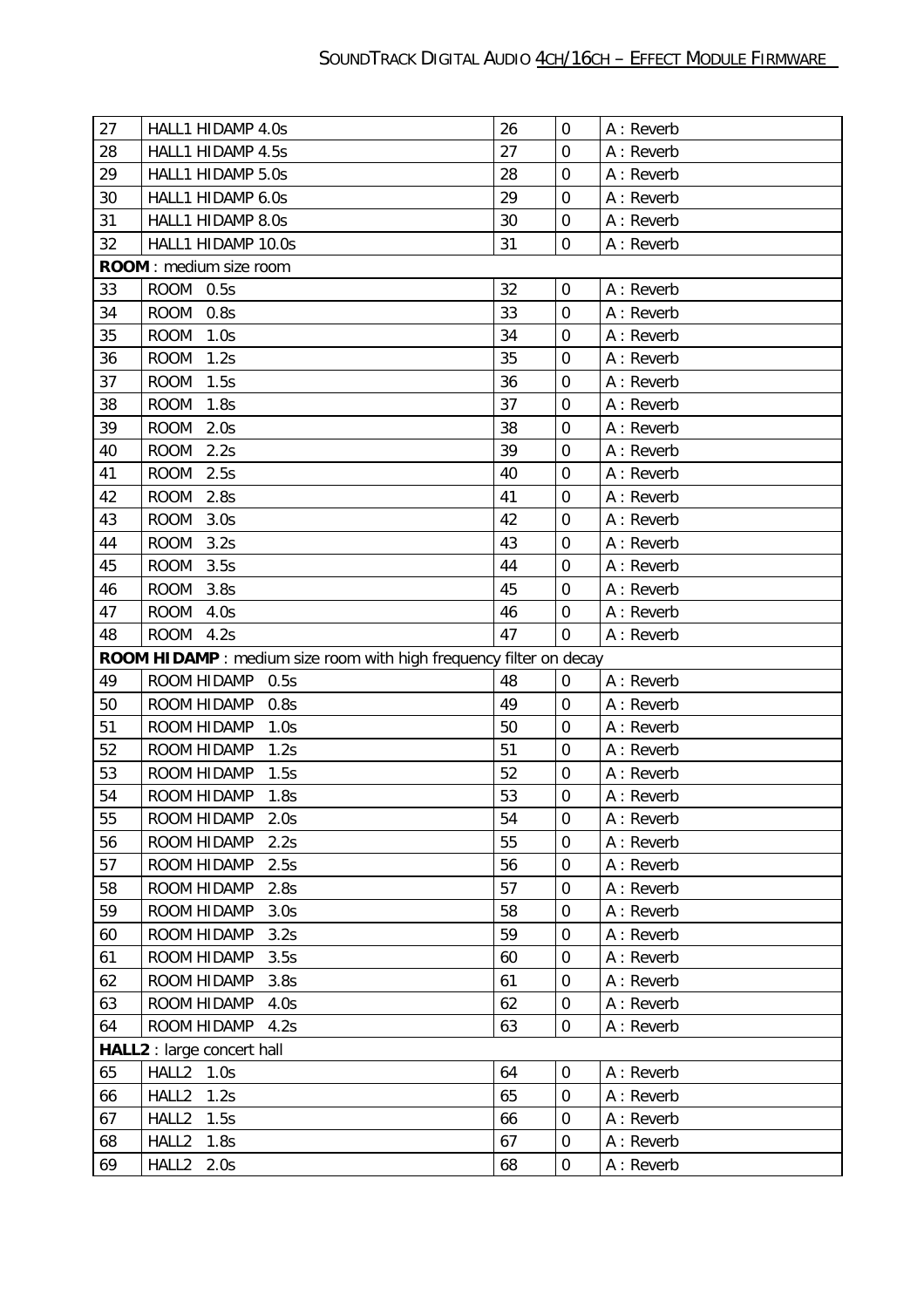| 70                  | HALL2 2.2s                                                            | 69  | $\mathbf 0$      | A : Reverb |  |  |
|---------------------|-----------------------------------------------------------------------|-----|------------------|------------|--|--|
| 71                  | HALL2<br>2.5s                                                         | 70  | $\overline{0}$   | A: Reverb  |  |  |
| 72                  | HALL <sub>2</sub><br>2.8s                                             | 71  | $\overline{0}$   | A : Reverb |  |  |
| 73                  | HALL2<br>3.0s                                                         | 72  | $\mathbf 0$      | A : Reverb |  |  |
| 74                  | HALL2<br>3.5s                                                         | 73  | $\mathbf 0$      | A : Reverb |  |  |
| 75                  | HALL2<br>4.0s                                                         | 74  | $\overline{0}$   | A : Reverb |  |  |
| 76                  | HALL2<br>4.5s                                                         | 75  | $\mathbf 0$      | A : Reverb |  |  |
| 77                  | HALL2<br>5.0s                                                         | 76  | $\mathbf 0$      | A: Reverb  |  |  |
| 78                  | HALL2<br>6.0s                                                         | 77  | $\mathbf 0$      | A : Reverb |  |  |
| 79                  | HALL <sub>2</sub><br>8.0s                                             | 78  | $\mathbf 0$      | A : Reverb |  |  |
| 80                  | HALL <sub>2</sub><br>10.0s                                            | 79  | $\overline{0}$   | A : Reverb |  |  |
|                     | HALL2 HIDAMP : large concert hall with high frequency filter on decay |     |                  |            |  |  |
| 81                  | HALL2 HIDAMP 1.0s                                                     | 80  | $\overline{0}$   | A : Reverb |  |  |
| 82                  | HALL2 HIDAMP 1.2s                                                     | 81  | $\mathbf 0$      | A : Reverb |  |  |
| 83                  | HALL2 HIDAMP 1.5s                                                     | 82  | $\mathbf 0$      | A : Reverb |  |  |
| 84                  | HALL2 HIDAMP 1.8s                                                     | 83  | $\mathbf 0$      | A : Reverb |  |  |
| 85                  | HALL2 HIDAMP 2.0s                                                     | 84  | $\mathbf 0$      | A : Reverb |  |  |
| 86                  | HALL2 HIDAMP 2.2s                                                     | 85  | $\overline{0}$   | A : Reverb |  |  |
| 87                  | HALL2 HIDAMP 2.5s                                                     | 86  | $\mathbf 0$      | A : Reverb |  |  |
| 88                  | HALL2 HIDAMP 2.8s                                                     | 87  | $\overline{0}$   | A : Reverb |  |  |
| 89                  | HALL2 HIDAMP 3.0s                                                     | 88  | $\mathbf 0$      | A : Reverb |  |  |
| 90                  | HALL2 HIDAMP 3.5s                                                     | 89  | $\overline{0}$   | A : Reverb |  |  |
| 91                  | HALL2 HIDAMP 4.0s                                                     | 90  | $\overline{0}$   | A : Reverb |  |  |
| 92                  | HALL2 HIDAMP 4.5s                                                     | 91  | $\mathbf 0$      | A: Reverb  |  |  |
| 93                  | HALL2 HIDAMP 5.0s                                                     | 92  | $\mathbf 0$      | A : Reverb |  |  |
| 94                  | HALL2 HIDAMP 6.0s                                                     | 93  | $\overline{0}$   | A : Reverb |  |  |
| 95                  | HALL2 HIDAMP 8.0s                                                     | 94  | $\mathbf 0$      | A : Reverb |  |  |
| 96                  | HALL2 HIDAMP 10.0s                                                    | 95  | $\mathbf 0$      | A : Reverb |  |  |
|                     | <b>FORWARD GATE</b>                                                   |     |                  |            |  |  |
| 97                  | Low density forward gate 100 ms                                       | 96  | $\mathbf 0$      | B: Gate    |  |  |
| 98                  | Low density forward gate 150 ms                                       | 97  | $\boldsymbol{0}$ | B: Gate    |  |  |
| 99                  | Medium density forward gate 200 ms                                    | 98  | $\mathbf 0$      | B: Gate    |  |  |
| 100                 | Medium density forward gate 250 ms                                    | 99  | $\boldsymbol{0}$ | B: Gate    |  |  |
| 101                 | High density forward gate 300 ms                                      | 100 | $\mathbf 0$      | B: Gate    |  |  |
| 102                 | High density forward gate 350 ms                                      | 101 | $\boldsymbol{0}$ | B: Gate    |  |  |
| 103                 | High density forward gate 400 ms                                      | 102 | $\boldsymbol{0}$ | B: Gate    |  |  |
| 104                 | High density forward gate 450 ms                                      | 103 | $\boldsymbol{0}$ | B: Gate    |  |  |
| 105                 | High density forward gate 500 ms                                      | 104 | $\mathbf 0$      | B: Gate    |  |  |
| <b>REVERSE GATE</b> |                                                                       |     |                  |            |  |  |
| 106                 | Low density reverse gate 100 ms                                       | 105 | $\overline{0}$   | B: Gate    |  |  |
| 107                 | Low density reverse gate 150 ms                                       | 106 | $\mathbf 0$      | B: Gate    |  |  |
| 108                 | Medium density reverse gate 200 ms                                    | 107 | $\mathbf 0$      | B: Gate    |  |  |
| 109                 | Medium density reverse gate 250 ms                                    | 108 | $\boldsymbol{0}$ | B: Gate    |  |  |
| 110                 | High density reverse gate 300 ms                                      | 109 | $\boldsymbol{0}$ | B: Gate    |  |  |
| 111                 | High density reverse gate 350 ms                                      | 110 | $\boldsymbol{0}$ | B: Gate    |  |  |
| 112                 | High density reverse gate 400 ms                                      | 111 | $\overline{0}$   | B: Gate    |  |  |
| 113                 | High density reverse gate 450 ms                                      | 112 | $\boldsymbol{0}$ | B: Gate    |  |  |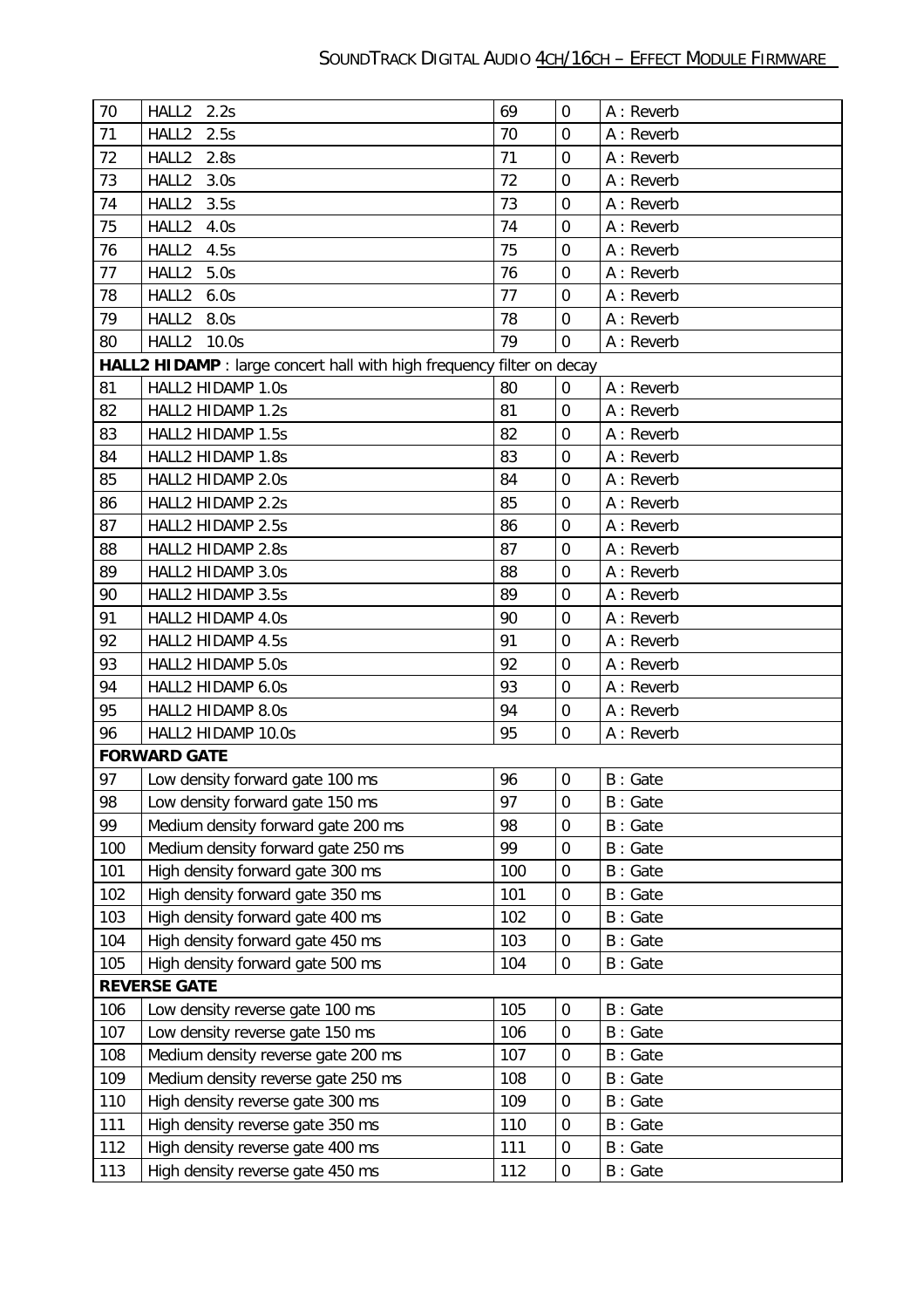| 114                       | High density reverse gate 500 ms                  | 113                                | $\mathbf 0$      | B: Gate       |  |  |  |
|---------------------------|---------------------------------------------------|------------------------------------|------------------|---------------|--|--|--|
| <b>LEFT TO RIGHT GATE</b> |                                                   |                                    |                  |               |  |  |  |
| 115                       | Medium density left to right gate 500ms           | 114<br>B: Gate<br>$\boldsymbol{0}$ |                  |               |  |  |  |
| 116                       | High density left to right gate 500ms             | 115                                | $\mathbf 0$      | B: Gate       |  |  |  |
|                           | <b>DISTORTION + REVERB</b> : For overdrive guitar |                                    |                  |               |  |  |  |
| 117                       | Low distortion                                    | 116                                | $\boldsymbol{0}$ | I: Distortion |  |  |  |
| 118                       | Medium distortion 1                               | 117                                | $\mathbf 0$      | I: Distortion |  |  |  |
| 119                       | Medium distortion 2                               | 118                                | $\mathbf 0$      | I: Distortion |  |  |  |
| 120                       | High distortion                                   | 119                                | $\mathbf 0$      | I: Distortion |  |  |  |
|                           | <b>MULTI TAP DELAY</b>                            |                                    |                  |               |  |  |  |
| 121                       | 3/4 time echo                                     | 120                                | $\boldsymbol{0}$ | C: Delay/Echo |  |  |  |
| 122                       | 3/4 time panned echo                              | 121                                | $\overline{0}$   | C: Delay/Echo |  |  |  |
| 123                       | 4/4 time echo 1                                   | 122                                | $\mathbf 0$      | C: Delay/Echo |  |  |  |
| 124                       | 4/4 time panned echo 1                            | 123                                | $\mathbf 0$      | C: Delay/Echo |  |  |  |
| 125                       | 4/4 time echo 2                                   | 124                                | $\mathbf 0$      | C: Delay/Echo |  |  |  |
| 126                       | 4/4 time panned echo 2                            | 125                                | $\mathbf 0$      | C: Delay/Echo |  |  |  |
| 127                       | Triplet                                           | 126                                | $\boldsymbol{0}$ | C: Delay/Echo |  |  |  |
| 128                       | Panned triplet                                    | 127                                | $\mathbf 0$      | C: Delay/Echo |  |  |  |
|                           | <b>SINGLE SHORT DELAY</b>                         |                                    |                  |               |  |  |  |
| 129                       | Single delay 20ms                                 | $\boldsymbol{0}$                   | 1                | C: Delay/Echo |  |  |  |
| 130                       | Single delay 25ms                                 | 1                                  | 1                | C: Delay/Echo |  |  |  |
| 131                       | Single delay 30ms                                 | 2                                  | 1                | C: Delay/Echo |  |  |  |
| 132                       | Single delay 35ms                                 | 3                                  | 1                | C: Delay/Echo |  |  |  |
| 133                       | Single delay 40ms                                 | 4                                  | 1                | C: Delay/Echo |  |  |  |
| 134                       | Single delay 45ms                                 | 5                                  | 1                | C: Delay/Echo |  |  |  |
| 135                       | Single delay 50ms                                 | 6                                  | 1                | C: Delay/Echo |  |  |  |
| 136                       | Single delay 55ms                                 | $\overline{7}$                     | 1                | C: Delay/Echo |  |  |  |
| 137                       | Single delay 60ms                                 | 8                                  | 1                | C: Delay/Echo |  |  |  |
| 138                       | Single delay 65ms                                 | 9                                  | 1                | C: Delay/Echo |  |  |  |
| 139                       | Single delay 70ms                                 | 10                                 | 1                | C: Delay/Echo |  |  |  |
| 140                       | Single delay 75ms                                 | 11                                 | 1                | C: Delay/Echo |  |  |  |
| 141                       | Single delay 80ms                                 | 12                                 | 1                | C: Delay/Echo |  |  |  |
| 142                       | Single delay 85ms                                 | 13                                 | 1                | C: Delay/Echo |  |  |  |
| 143                       | Single delay 90ms                                 | 14                                 | 1                | C: Delay/Echo |  |  |  |
| 144                       | Single delay 95ms                                 | 15                                 | 1                | C: Delay/Echo |  |  |  |
|                           | <b>SINGLE MEDIUM DELAY</b>                        |                                    |                  |               |  |  |  |
| 145                       | Single delay 100ms                                | 16                                 | 1                | C: Delay/Echo |  |  |  |
| 146                       | Single delay 125ms                                | 17                                 | 1                | C: Delay/Echo |  |  |  |
| 147                       | Single delay 150ms                                | 18                                 | 1                | C: Delay/Echo |  |  |  |
| 148                       | Single delay 175ms                                | 19                                 | 1                | C: Delay/Echo |  |  |  |
| 149                       | Single delay 200ms                                | 20                                 | 1                | C: Delay/Echo |  |  |  |
| 150                       | Single delay 225ms                                | 21                                 | $\mathbf 1$      | C: Delay/Echo |  |  |  |
| 151                       | Single delay 250ms                                | 22                                 | 1                | C: Delay/Echo |  |  |  |
| 152                       | Single delay 300ms                                | 23                                 | 1                | C: Delay/Echo |  |  |  |
| 153                       | Single delay 350ms                                | 24                                 | 1                | C: Delay/Echo |  |  |  |
| 154                       | Single delay 400ms                                | 25                                 | 1                | C: Delay/Echo |  |  |  |
|                           |                                                   |                                    |                  |               |  |  |  |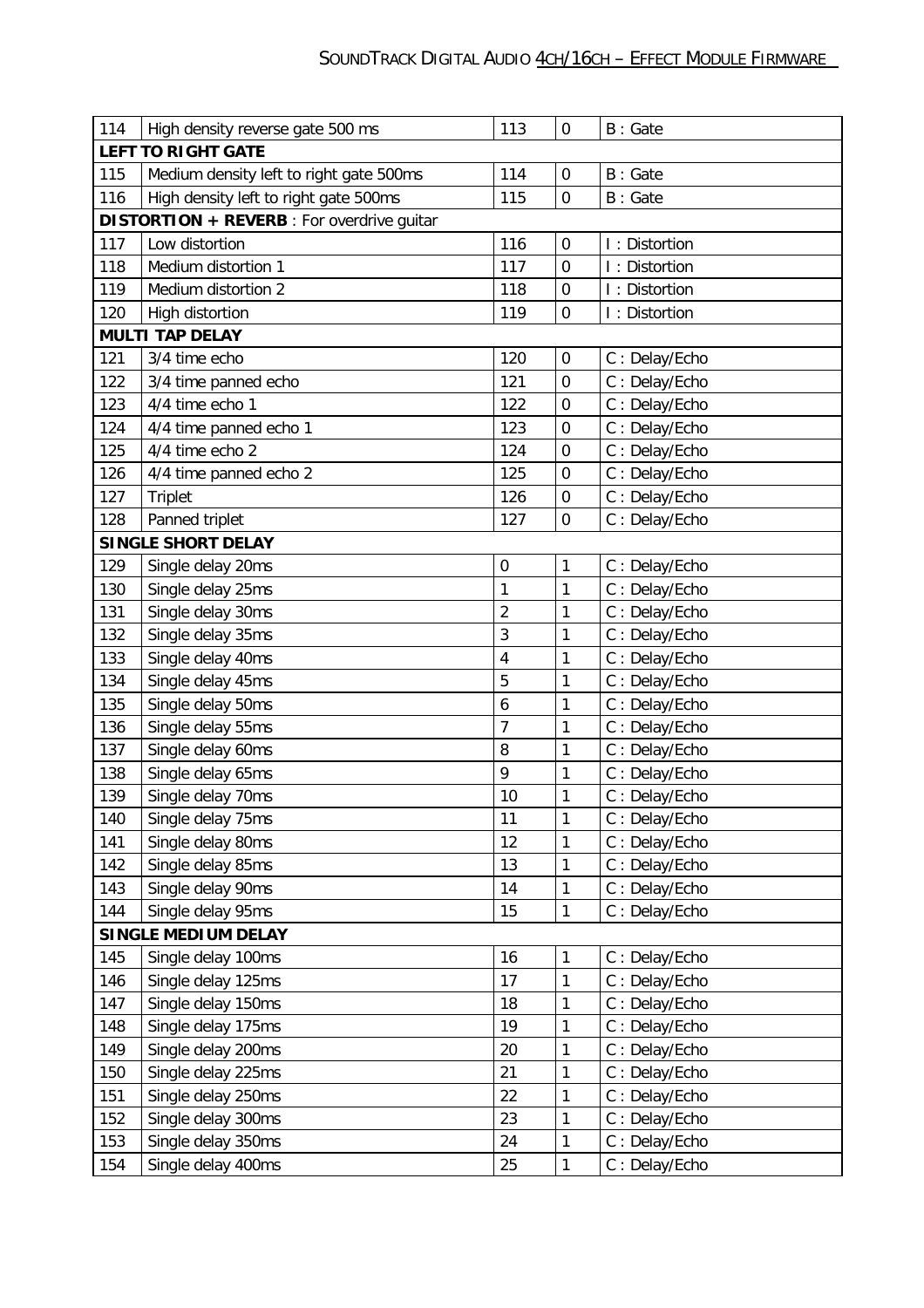| 155 | Single delay 450ms        | 26 | 1            | C: Delay/Echo |  |  |  |
|-----|---------------------------|----|--------------|---------------|--|--|--|
| 156 | Single delay 500ms        | 27 | 1            | C: Delay/Echo |  |  |  |
| 157 | Single delay 550ms        | 28 | $\mathbf{1}$ | C: Delay/Echo |  |  |  |
| 158 | Single delay 600ms        | 29 | 1            | C: Delay/Echo |  |  |  |
| 159 | Single delay 650ms        | 30 | 1            | C: Delay/Echo |  |  |  |
| 160 | Single delay 700ms        | 31 | 1            | C: Delay/Echo |  |  |  |
|     | REGEN 20% DELAY           |    |              |               |  |  |  |
| 161 | Regen 20% delay 100ms     | 32 | $\mathbf{1}$ | C: Delay/Echo |  |  |  |
| 162 | Regen 20% delay 125ms     | 33 | $\mathbf 1$  | C: Delay/Echo |  |  |  |
| 163 | Regen 20% delay 150ms     | 34 | 1            | C: Delay/Echo |  |  |  |
| 164 | Regen 20% delay 175ms     | 35 | $\mathbf 1$  | C: Delay/Echo |  |  |  |
| 165 | Regen 20% delay 200ms     | 36 | $\mathbf{1}$ | C: Delay/Echo |  |  |  |
| 166 | Regen 20% delay 225ms     | 37 | 1            | C: Delay/Echo |  |  |  |
| 167 | Regen 20% delay 250ms     | 38 | 1            | C: Delay/Echo |  |  |  |
| 168 | Regen 20% delay 300ms     | 39 | $\mathbf 1$  | C: Delay/Echo |  |  |  |
| 169 | Regen 20% delay 350ms     | 40 | $\mathbf{1}$ | C: Delay/Echo |  |  |  |
| 170 | Regen 20% delay 400ms     | 41 | 1            | C: Delay/Echo |  |  |  |
| 171 | Regen 20% delay 450ms     | 42 | 1            | C: Delay/Echo |  |  |  |
| 172 | Regen 20% delay 500ms     | 43 | 1            | C: Delay/Echo |  |  |  |
| 173 | Regen 20% delay 550ms     | 44 | 1            | C: Delay/Echo |  |  |  |
| 174 | Regen 20% delay 600ms     | 45 | 1            | C: Delay/Echo |  |  |  |
| 175 | Regen 20% delay 650ms     | 46 | 1            | C: Delay/Echo |  |  |  |
| 176 | Regen 20% delay 700ms     | 47 | 1            | C: Delay/Echo |  |  |  |
|     | REGEN 40% DELAY           |    |              |               |  |  |  |
| 177 | Regen 40% delay 100ms     | 48 | $\mathbf{1}$ | C: Delay/Echo |  |  |  |
| 178 | Regen 40% delay 125ms     | 49 | $\mathbf 1$  | C: Delay/Echo |  |  |  |
| 179 | Regen 40% delay 150ms     | 50 | 1            | C: Delay/Echo |  |  |  |
| 180 | Regen 40% delay 175ms     | 51 | $\mathbf 1$  | C: Delay/Echo |  |  |  |
| 181 | Regen 40% delay 200ms     | 52 | 1            | C: Delay/Echo |  |  |  |
| 182 | Regen 40% delay 225ms     | 53 | 1            | C: Delay/Echo |  |  |  |
| 183 | Regen 40% delay 250ms     | 54 | 1            | C: Delay/Echo |  |  |  |
| 184 | Regen 40% delay 300ms     | 55 | 1            | C: Delay/Echo |  |  |  |
| 185 | Regen 40% delay 350ms     | 56 | 1            | C: Delay/Echo |  |  |  |
| 186 | Regen 40% delay 400ms     | 57 | 1            | C: Delay/Echo |  |  |  |
| 187 | Regen 40% delay 450ms     | 58 | 1            | C: Delay/Echo |  |  |  |
| 188 | Regen 40% delay 500ms     | 59 | 1            | C: Delay/Echo |  |  |  |
| 189 | Regen 40% delay 550ms     | 60 | 1            | C: Delay/Echo |  |  |  |
| 190 | Regen 40% delay 600ms     | 61 | 1            | C: Delay/Echo |  |  |  |
| 191 | Regen 40% delay 650ms     | 62 | 1            | C: Delay/Echo |  |  |  |
| 192 | Regen 40% delay 700ms     | 63 | 1            | C: Delay/Echo |  |  |  |
|     | <b>PANNING DELAY</b>      |    |              |               |  |  |  |
| 193 | Panning delay 100ms       | 64 | 1            | C: Delay/Echo |  |  |  |
| 194 | Panning delay 100ms regen | 65 | $\mathbf 1$  | C: Delay/Echo |  |  |  |
| 195 | Panning delay 200ms       | 66 | 1            | C: Delay/Echo |  |  |  |
| 196 | Panning delay 200ms regen | 67 | 1            | C: Delay/Echo |  |  |  |
| 197 | Panning delay 300ms       | 68 | 1            | C: Delay/Echo |  |  |  |
| 198 | Panning delay 300ms regen | 69 | 1            | C: Delay/Echo |  |  |  |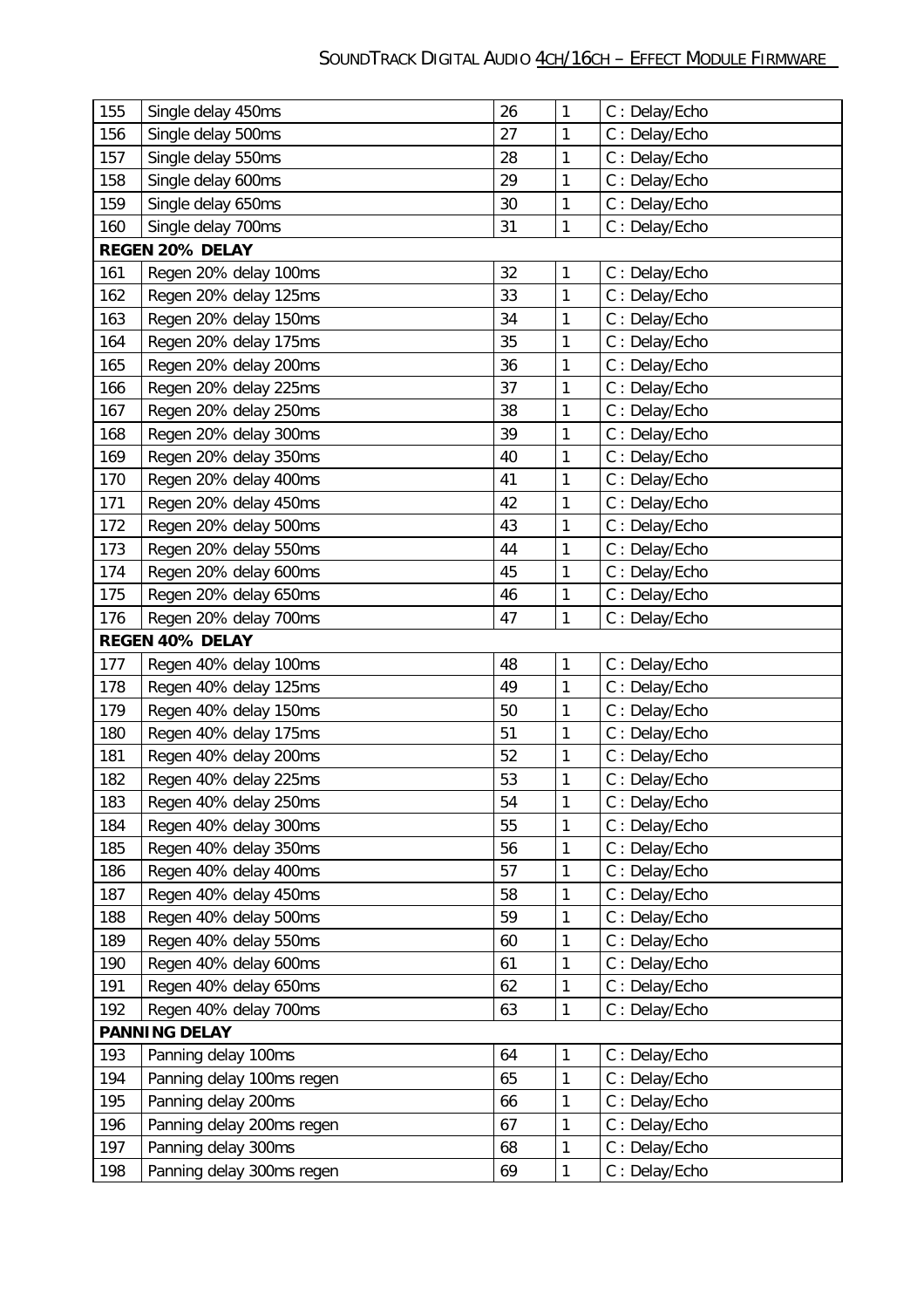| 199            | Panning delay 350ms                                          | 70  | $\mathbf{1}$ | C: Delay/Echo      |
|----------------|--------------------------------------------------------------|-----|--------------|--------------------|
| 200            | Panning delay 350ms regen                                    | 71  | $\mathbf{1}$ | C: Delay/Echo      |
| <b>CHORUS</b>  |                                                              |     |              |                    |
| 201            | Chorus light depth 1                                         | 72  | $\mathbf{1}$ | D: Chorus/Flanging |
| 202            | Chorus light depth 2                                         | 73  | $\mathbf{1}$ | D: Chorus/Flanging |
| 203            | Chorus medium depth 1                                        | 74  | $\mathbf{1}$ | D: Chorus/Flanging |
| 204            | Chorus medium depth 2                                        | 75  | $\mathbf{1}$ | D: Chorus/Flanging |
| 205            | Chorus high depth 1                                          | 76  | $\mathbf{1}$ | D: Chorus/Flanging |
| 206            | Chorus high depth 2                                          | 77  | $\mathbf{1}$ | D: Chorus/Flanging |
| 207            | Chorus fast 1                                                | 78  | $\mathbf{1}$ | D: Chorus/Flanging |
| 208            | Chorus fast 2                                                | 79  | $\mathbf{1}$ | D: Chorus/Flanging |
|                | <b>SPECIAL CHORUS</b>                                        |     |              |                    |
| 209            | Fast chorus with long delay                                  | 80  | $\mathbf{1}$ | D: Chorus/Flanging |
| 210            | Quad chorus high feedback                                    | 81  | $\mathbf{1}$ | D: Chorus/Flanging |
| 211            | Quad chorus resonnant                                        | 82  | $\mathbf{1}$ | D: Chorus/Flanging |
| 212            | Quad chorus medium depth                                     | 83  | 1            | D: Chorus/Flanging |
| 213            | Quad chorus high depth                                       | 84  | $\mathbf{1}$ | D: Chorus/Flanging |
| 214            | Deep stereo flanger                                          | 85  | $\mathbf{1}$ | D: Chorus/Flanging |
|                | LEZLIE : chorus/tremolo for organ                            |     |              |                    |
| 215            | Lezlie slow                                                  | 86  | $\mathbf{1}$ | D: Chorus/Flanging |
| 216            | Lezlie fast                                                  | 87  | $\mathbf{1}$ | D: Chorus/Flanging |
| <b>FLANGER</b> |                                                              |     |              |                    |
| 217            | Light depth flanger 1                                        | 88  | $\mathbf{1}$ | D: Chorus/Flanging |
| 218            | Light depth flanger 2                                        | 89  | $\mathbf{1}$ | D: Chorus/Flanging |
| 219            | Stereo light depth flanger                                   | 90  | $\mathbf{1}$ | D: Chorus/Flanging |
| 220            | Medium depth flanger                                         | 91  | $\mathbf{1}$ | D: Chorus/Flanging |
| 221            | Stereo medium depth flanger                                  | 92  | $\mathbf{1}$ | D: Chorus/Flanging |
| 222            | Medium depth slow flanger                                    | 93  | $\mathbf{1}$ | D: Chorus/Flanging |
| 223            | High depth flanger                                           | 94  | 1            | D: Chorus/Flanging |
| 224            | Stereo high depth flanger                                    | 95  | $\mathbf{1}$ | D: Chorus/Flanging |
|                | PITCH SHIFTER : stereo pitch shifter with controllable delay |     |              |                    |
| 225            | Up M3rd/Down 4th                                             | 96  | $\mathbf{1}$ | E: Pitch shift     |
| 226            | Up m3rd/Down 4th                                             | 97  | $\mathbf{1}$ | E : Pitch shift    |
| 227            | Up M3rd/Downaug4th                                           | 98  | $\mathbf{1}$ | E : Pitch shift    |
| 228            | Up 4th detune                                                | 99  | 1            | E: Pitch shift     |
| 229            | Down 4th detune                                              | 100 | $\mathbf{1}$ | E: Pitch shift     |
| 230            | Up 5th detune                                                | 101 | $\mathbf{1}$ | E : Pitch shift    |
| 231            | Down 5th detune                                              | 102 | $\mathbf{1}$ | E: Pitch shift     |
| 232            | Down M6th detune                                             | 103 | $\mathbf{1}$ | E : Pitch shift    |
| 233            | Down m6th detune                                             | 104 | $\mathbf{1}$ | E : Pitch shift    |
| 234            | Down M2nd/Down 4th                                           | 105 | 1            | E : Pitch shift    |
| 235            | Up oct/Down oct                                              | 106 | $\mathbf{1}$ | E: Pitch shift     |
| 236            | Up oct detune                                                | 107 | $\mathbf{1}$ | E : Pitch shift    |
| 237            | Down oct detune                                              | 108 | $\mathbf{1}$ | E : Pitch shift    |
| 238            | Light detune                                                 | 109 | $\mathbf{1}$ | E : Pitch shift    |
| 239            | Deep detune                                                  | 110 | $\mathbf{1}$ | E : Pitch shift    |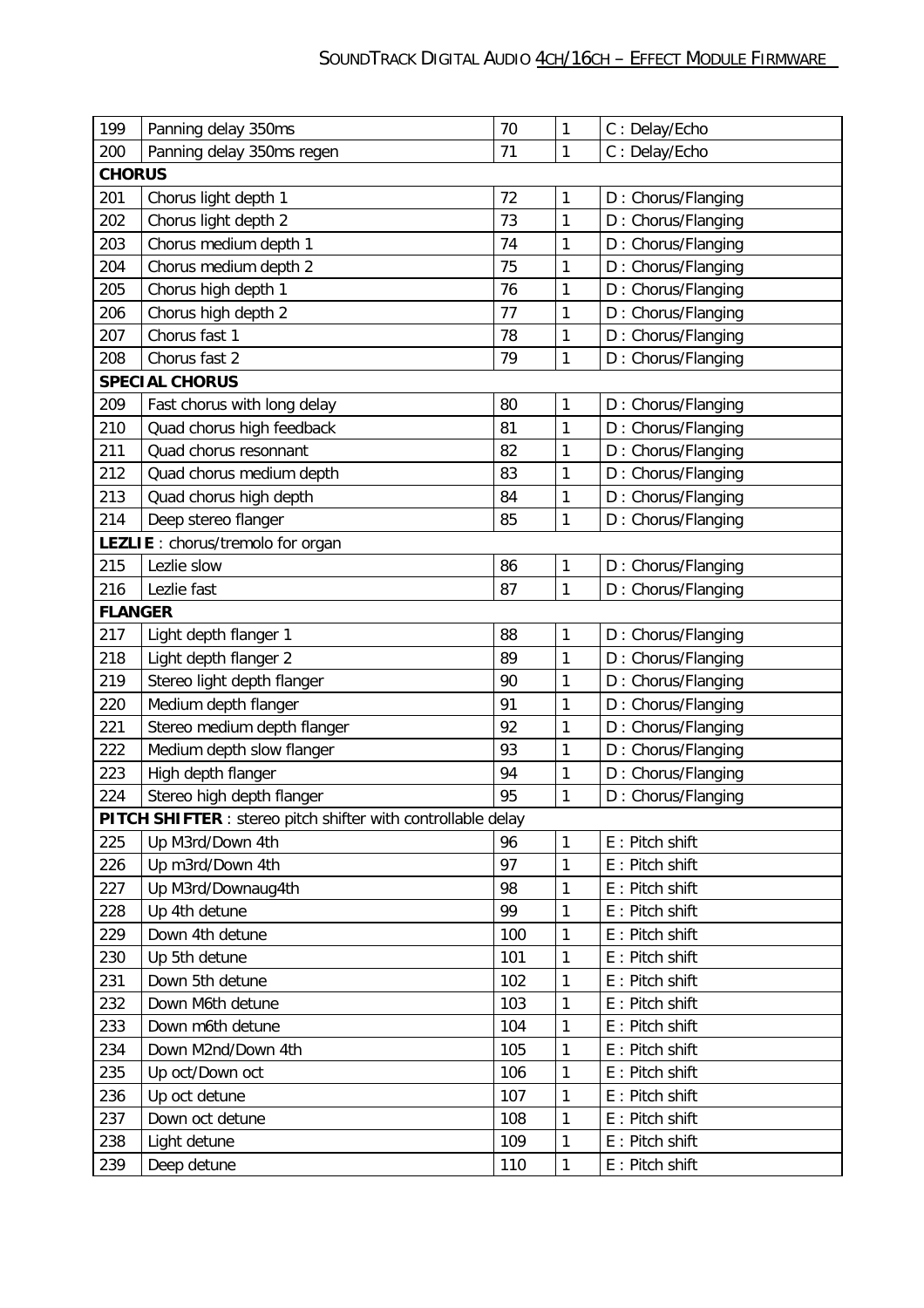| 240                    | Doubler                  | 111 | 1 | E: Pitch shift                |  |  |  |
|------------------------|--------------------------|-----|---|-------------------------------|--|--|--|
| <b>CHORUS + REVERB</b> |                          |     |   |                               |  |  |  |
| 241                    | Chorus + reverb 1        | 112 | 1 | F: Chorus/Flanging + Reverb   |  |  |  |
| 242                    | Chorus $+$ reverb 2      | 113 | 1 | F: Chorus/Flanging + Reverb   |  |  |  |
| 243                    | Chorus $+$ reverb 3      | 114 | 1 | F: Chorus/Flanging + Reverb   |  |  |  |
|                        | <b>CHORUS + DELAY</b>    |     |   |                               |  |  |  |
| 244                    | Chorus + Delay 1         | 115 | 1 | G: Chorus + Delay             |  |  |  |
| 245                    | Chorus + Delay 2         | 116 | 1 | G: Chorus + Delay             |  |  |  |
| 246                    | Chorus + Delay $3$       | 117 | 1 | G: Chorus + Delay             |  |  |  |
|                        | <b>FLANGER + REVERB</b>  |     |   |                               |  |  |  |
| 247                    | Flanging + Reverb 1      | 118 | 1 | $F: Chorus/Flanging + Reverb$ |  |  |  |
| 248                    | Flanging + Reverb 2      | 119 | 1 | F: Chorus/Flanging + Reverb   |  |  |  |
| 249                    | Flanging + Reverb 3      | 120 | 1 | F: Chorus/Flanging + Reverb   |  |  |  |
|                        | <b>DELAY + REVERB</b>    |     |   |                               |  |  |  |
| 250                    | Delay + Reverb           | 121 | 1 | H : Delay + Reverb            |  |  |  |
| 251                    | Regen 20% delay + Reverb | 122 | 1 | H : Delay + Reverb            |  |  |  |
| 252                    | Regen 40% delay + Reverb | 123 | 1 | H : Delay + Reverb            |  |  |  |
| 253                    | Regen 50% delay + Reverb | 124 | 1 | H : Delay + Reverb            |  |  |  |
| <b>PITCH SHIFTER</b>   |                          |     |   |                               |  |  |  |
| 254                    | Detune + regen delay     | 125 | 1 | E: Pitch shift                |  |  |  |
| 255                    | Down oct + regen delay   | 126 | 1 | E: Pitch shift                |  |  |  |
|                        | <b>NO SOUND</b>          |     |   |                               |  |  |  |
| 256                    | No sound                 | 127 | 1 |                               |  |  |  |

## **NRPN commands**

| <b>Nrpn</b> | <b>Nrpn</b>             | Description                                                                                        | Effective on  |  |  |  |  |
|-------------|-------------------------|----------------------------------------------------------------------------------------------------|---------------|--|--|--|--|
| High        | Low                     |                                                                                                    | Configuration |  |  |  |  |
|             | <b>General Settings</b> |                                                                                                    |               |  |  |  |  |
| 08          | $00\,$                  | Effect ON/OFF : = 0 effect bypass, = 127 effect ON                                                 | All           |  |  |  |  |
| 08          | 01                      | Equalizer ON/OFF : = 0 equalizer bypass, = 127 equalizer ON                                        | All           |  |  |  |  |
| 08          | 04                      | Input Gain: 0=-24dB, 16=-18db, 32=-12dB, 48=-6dB, 64=0dB                                           | All           |  |  |  |  |
|             |                         | $64 =$ OdB, $96 = +3$ dB, $127 = +6$ dB                                                            |               |  |  |  |  |
| 08          | 08                      | Equalizer low band gain: $0 = -12dB$ , $64 = OdB$ , $127 = +12dB$                                  | All           |  |  |  |  |
| 08          | 09                      | Equalizer medium 1 band gain: $0 = -12dB$ , $64 = 0dB$ , $127 = +12dB$                             | All           |  |  |  |  |
| 08          | 10 <sup>1</sup>         | Equalizer medium 2 band gain: $0 = -12dB$ , $64 = OdB$ , $127 = +12dB$                             | All           |  |  |  |  |
| 08          | 11                      | Equalizer high band gain: $0 = -12dB$ , $64 = OdB$ , $127 = +12dB$                                 | All           |  |  |  |  |
| 08          | 12                      | Equalizer low band frequency: $0=62$ Hz, $64=125$ Hz, $127=250$ Hz                                 | All           |  |  |  |  |
|             |                         | Frequency is the frequency giving $+6$ dB when gain is $+12$ dB (or $-6$ dB<br>when gain is -12dB) |               |  |  |  |  |
| 08          | 13                      | Equalizer medium 1 band frequency : $0=125$ Hz, $64=25$ OHz, $127=50$ Ohz                          | All           |  |  |  |  |
|             |                         | Frequency is center frequency of band pass                                                         |               |  |  |  |  |
| 08          | 14                      | Equalizer medium 2 band frequency : $0=500$ Hz, $64=1$ KHz, $127=1.6$ Khz                          | All           |  |  |  |  |
|             |                         | Frequency is center frequency of band pass                                                         |               |  |  |  |  |
| 08          | 15                      | Equalizer high band frequency : 0=1KHz, 64=2KHz, 127=4Khz                                          | All           |  |  |  |  |
|             |                         | Frequency is the frequency giving $+6$ dB when gain is $+12$ dB (or $-6$ dB<br>when gain is -12dB) |               |  |  |  |  |